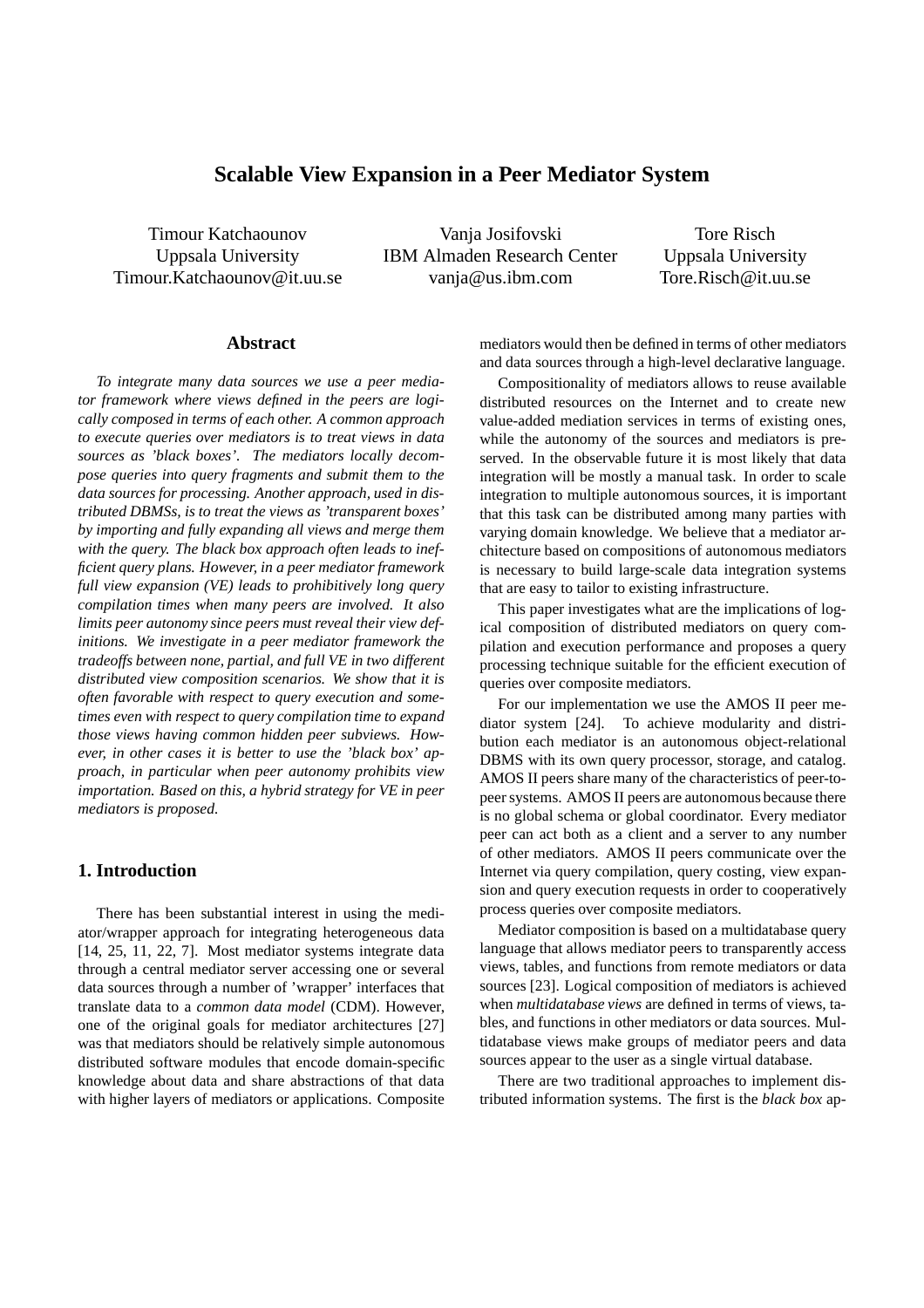proach where distributed modules communicate with each other through some protocol without revealing the implementation of the services they export. This is the approach used in CORBA based systems and web services based on SOAP [3] and WSDL [4]. In the AMOS II peer mediator architecture the black box approach is equivalent to not to expand external views at all. It is common knowledge that this may lead to suboptimal query execution plans *(QEPs)* because of missed optimization opportunities.

On the other end is the *full view expansion* (*transparent box*) approach in distributed DBMS, where all views are expanded and merged with the query [21], independent of the location of the base tables and views that are used in a view definition. This 'reveals' to the query compiler the information 'hidden' in the view definitions which allows for better QEPs. Full view expansion could also remove unnecessary access to mediator peers. However, in a large scale peer mediator system using a cost-based query optimizer, full view expansion leads to prohibitively high compilation cost. Furthermore, full view expansion can only be made when permitted by the peer, to respect its autonomy.

We generalize both approaches and treat external mediator views as *grey boxes*, that is, when multidatabase views are defined in terms of other multidatabase views some of the view definitions are revealed to remote clients that query the views. We do this through a new query compilation technique for peer mediators, *distributed selective view expansion (DSVE)*. In DSVE, for better overall performance, mediators control the level of transparency of the mediator peers by selectively expanding some multidatabase views.

To analyze the performance of DSVE we implemented two data integration scenarios scaled to up to 19 distributed AMOS II mediators with up to 12 commercial RDBMS data sources. As reference points we use the black box and the full view expansion approaches. We investigated the performance for both reference approaches under varying level of transparency and with respect to both query compilation and execution times. The analysis shows that DSVE can support the logical composition of mediators with little overhead and that this approach is superior to both black and transparent box approaches.

The rest of the paper is organized as follows. Section 2 investigates related work. Section 3 introduces the scenarios that are used throughout the paper. Section 4 describes the principles of DSVE and Section 5 investigates its performance followed by summary and future work in Section 6.

## **2. Related work**

Distributed databases [1, 21] have complete global schemas describing on what sites different (fractions of) tables are located, while peer mediators do not have complete knowledge of meta-data from all mediators and data sources. Full expansion of all possible views in a distributed system with many nodes may be very costly. In [20] a restricted view expansion strategy for the System R\* distributed database [5] is briefly mentioned but not evaluated.

To the best of our knowledge, there is no other study of the effects of a varying degree of view expansion in a distributed mediator or database system. No other mediator system (e.g. [14, 25, 7, 8, 22, 19]) use distributed view expansion.

The peer *peer data management system* (PDMS) architecture in [13] differs from ours by having a centralized catalog and therefore it is closer to a DDBMS. That work concentrates on data placement for PDMS. In [2] a data model suitable for PDMS is presented. Neither of the PDMS works studies query processing performance. Based on the similarity of PDMS with our peer mediator architecture, our results are readily applicable to the PDMS architecture.

*Peer-to-peer* (P2P) systems and *web services* have addressed the creation of large-scale integrated systems on the Internet. P2P systems, e.g Gnutella [12] and Freenet [10], address the problem of large scale sharing and replication of simple information objects such as files. P2P systems provide simple keyword search capabilities and do not support high-level abstractions as views. Most of the work on largescale composition of distributed systems on the Internet is performed in the context of web services [6]. Problems related to composition of services are usually investigated from the perspective of workflow composition [26]. Our focus is on data integration and not on workflow/process composition. Web services are based on the SOAP [3] and WSDL [4] standards which provide no means for view definition exchange. Thus current proposals for composed web services treat wrapped DBMS views as black boxes.

#### **3. Mediator composition scenarios**

Having a potentially unlimited number of ways to compose mediators, we implemented for our study two scenarios that are simple enough to analyze the performance implications of view expansion in a peer mediator system. Our choice of scenarios assumes that data integration is performed with no global control or knowledge. Users define peer mediator views in terms of views in other mediators without knowing how those remote views are defined.

The integration scenarios are implemented using the AmosQL query language [24]. In this paper we define the scenarios in terms of equivalent SQL statements. Remote views defined in other mediators are referenced as view@server.

When participating in a logical composition, AMOS II peers can play several roles. *Translators* wrap different kinds of data sources and translate their data into the common data model (CDM) of AMOS II . *Integrators* recon-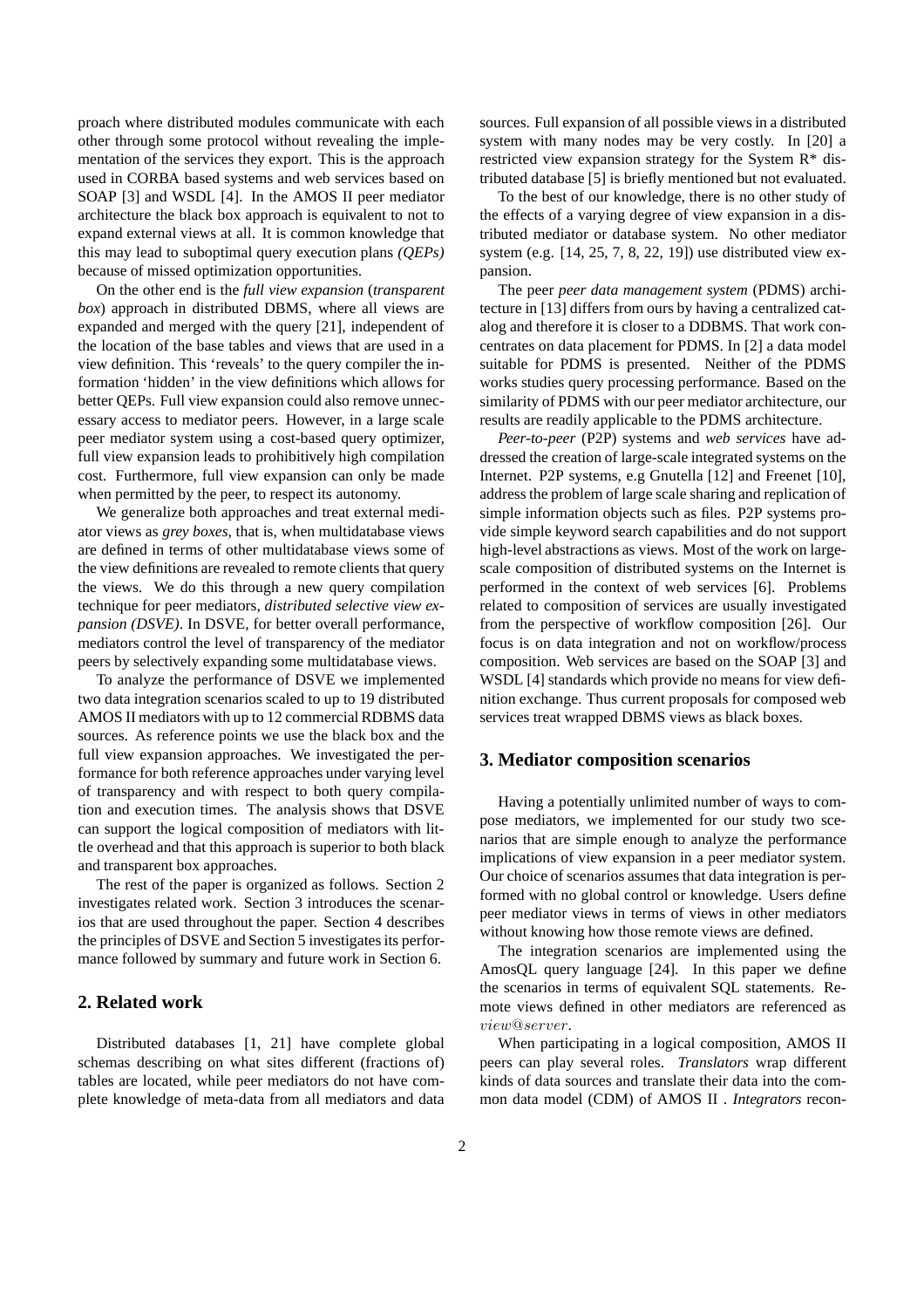

**Figure 1. Logical compositions of mediators**

cile conflicts and overlaps between similar real-world entities modeled differently in different sub-mediators [15, 16]. Users and applications can pose queries to any AMOS II peer, called the *client mediator* for the queries.

**Scenarios.** In the first scenario (Figure 1(a)) suppliers store information about parts in a RDBMS. Each supplier uses a translator that exports a view of the data. Several independent part resellers integrate information from the suppliers and present an integrated view hiding their information sources from their clients. A potential customer runs a mediator client that poses queries to the resellers' integrators.

In the second scenario (Figure  $1(b)$ ) the information about parts from all suppliers is stored in a single relational database. Each supplier has a single translator exporting the parts of that supplier. Each of the part resellers then exports an integrated view of the suppliers as in the first scenario. In a system with a global catalog such a scenario would look very artificial since the client mediator would discover in advance that all integrators access the same source of information. However in a peer system, this knowledge is not readily available. We assume that the integrators did not want to disclose their information source.

From the mediator client the two scenarios are equivalent and queries posed to the resellers' mediators would return exactly the same result. The differences are 'hidden' inside the view definitions of resellers' and suppliers' mediators.

**Logical view integration graphs.** To describe properties of mdiator compositions we define a *logical view integration graph (LVIG)* as a directed acyclic connected graph where vertices represent mediator peers or data sources and each directed arc represents the relationship *'is defined in terms of'* between a multidatabase view in one mediator and a view or table in another peer. Mediators are represented as ovals and data sources as rectangles. An LVIG represents a high-level view of the logical composition of mediators and data sources. Many distributed QEPs can be generated to compute the result of a query with the same LVIG.

The LVIGs of the two scenarios on Figure 1 differ in the topology of their LVIGs. Based on that we will name the first one as the *TREE* scenario and the second one as the Common Sub-Mediator (*CSM*) scenario.

### **3.1. Definitions of the mediators**

The mediators and sources in the two scenarios are divided into four layers based on their roles:

*The data source layer* contains data stored in RDBMS. In the TREE scenario the data for ten part suppliers is stored in different relational database tables, PART, each stored in its own DBMS  $S_i$  with the following schema:

```
CREATE TABLE part
(pnum integer not null,
pname char(16) not null,
 quality integer,
 primary key(pnum))
```
In the CSM scenario all data about parts is stored in one relational database  $S$  in a single  $PART$  table having one more column - a supplier id - and a composite key consisting of the part number and the supplier id. To simplify it is assumed that the same 'real' part has the same key pnum in every relational source.

*The translator layer* consists of mediators providing views over the *PART* tables. The translators  $T_i$  and T access the source data through an ODBC wrapper [9]. The translators could be hosted by independent application service providers or data source owners. In the TREE scenario there is one translator  $T_i$  per relational source  $S_i$ . In the  $CSM$  scenario the single relational source S is wrapped by the translator  $T$ . In addition, in  $T$  each part supplier has a view,  $part_i$ , that selects parts from that supplier.

*The integrator layer* defines reconciliation views over the *part* views defined in the translator layer. All integrator views are defined through the template below, where [i]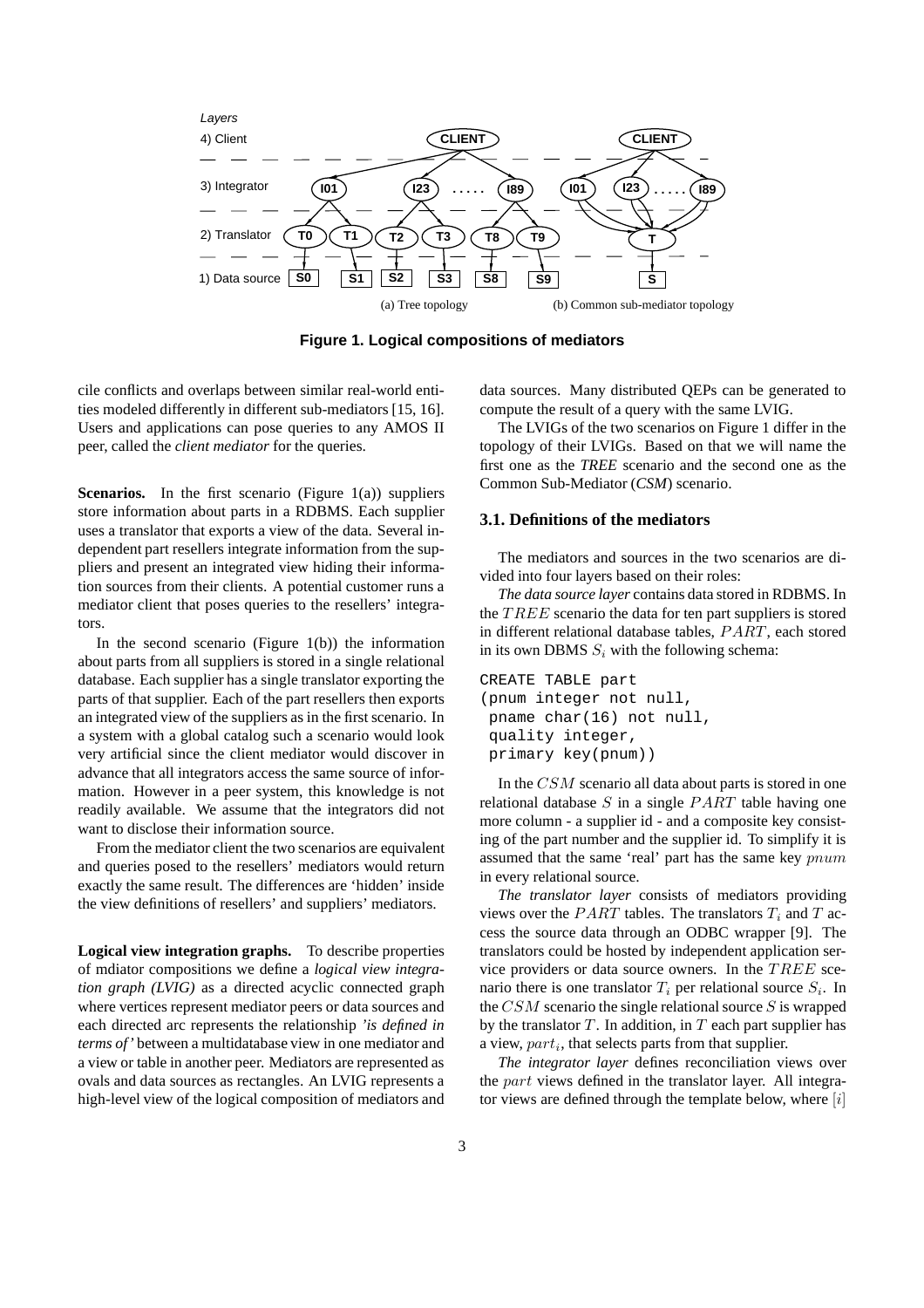and  $[i]$  are replaced by the indexes of the integrated translators for the TREE scenario, and the indexes of the PART tables for the CSM scenario, respectively. Each scenario uses only one of the two FROM clauses.

```
CREATE VIEW part@I[ij] as
SELECT p0.pnum, p0.pname
  combine_quality(p0.quality,
                  p1.quality)
  AS quality
/* TREE scenario: */
  FROM part@T[i] p0, part@T[j] p1
/* CSM scenario: */
  FROM part[i]@T p0, part[j]@T p1
WHERE p0.pnum = p1.pnum;
```
In the TREE scenario each mediator  $I_{ij}$  integrates information about parts from two translators  $T_i$  and  $T_j$  in the first FROM clause. The pnum attribute of the view is defined as the pnum property of one of the joined tables. The *quality* property is defined by the user-defined combine quality function that encapsulates the knowledge of how to combine part qualities from different sources.

The integrators  $I_{ij}$  in the CSM scenario combine views of parts from the same part suppliers as in the  $TREE$  scenario. However all the views  $part_i$  in the translator T are defined in terms of the same relational table PART in S as reflected by the second FROM clause of the template.

From the mediator client both scenarios are indistinguishable as they export exactly the same views. Nevertheless the sources of information of the integrators differ.

Finally, *the top layer* has one mediator CLIENT through which users pose queries to the part views defined in the integrators  $I_{ij}$ . Depending on the remote views referenced in a query the corresponding LVIG may look different. The LVIGs on Figure 1 correspond to queries that reference all five available integrators.

To investigate multidatabase view expansion with respect to the number of participating mediator peers we use a class of test queries over a varying number of  $part@I_{ij}$ views. A sample query over the part@I01 and part@I23 views defined in the integrators I01 and I23 is shown in Figure 2. The quality part query states *what are the highquality parts known to the* I01 *and* I23 *integrators*, where the quality property ranges from 1 to 10.

```
select p1.pname
from part@I01 p1, part@I23 p2
where p1.quality >= 7 and
      p2.quality >= 7 and
      p1.pnum = p2.pnum;
```
#### **Figure 2. Query** quality parts **over I01 and I23**

The *quality parts* query is scaled by adding more  $part@I_{ij}$  views from other integrators through equi-joins on the pnum attribute and inequality predicates on each quality attribute.

### **4. Multidatabase view Expansion**

First the black box approach to process queries over multidatabase viewsis described, followed by a discussion of its potential problems. To remedy the major deficiency of the black box approach, poor QEP quality, we describe how to extend the mediator query processor with a general mechanism for exchanging view definitions between the mediator peers. In its simplest form this mechanism is equivalent to full view expansion. After discussing the advantages and problems of full view expansion we describe what is needed to achieve the best of both worlds - a generalized approach to multidatabase view expansion that allows the query optimizer of each mediator peer to explore the full range of possibilities between no and full view expansion.

#### **4.1. Processing multidatabase views as black boxes**

Queries in AMOS II are parsed and rewritten [18, 9, 15, 16] into a typed predicate calculus representation, Object-Log [18], extending Datalog with predicate type signatures. In this paper we use SQL notation. For local queries rewritten calculus expressions are transformed by a cost-based query optimizer into an optimized object algebra expression [18, 9] which is interpreted to produce the query result. For multidatabase queries, before the query optimization phase, the calculus representation of the query is decomposed into multidatabase subqueries. At each mediator peer its costbased optimizer generates optimized QEPs for the each of the subqueries. The query decomposition is performed in two main stages [17]: heuristic-based *predicate grouping* and cost-based *subquery optimization*.

The predicate grouping groups the query predicates into one or more composite predicates (subqueries). The result is one or more subqueries per each remote peer. After the predicate grouping phase the query in Figure 2 is divided into two subqueries (views) SQ@I01 and SQ@I23 that consist of predicates from I01 and I23 (Fig. 3 and 4).

```
create view SQ@I01 as
select p0.pnum, p0.pname
from part@I01 p0
where p0.quality > 7;
create view SQ@I23 as
select p0.pnum
from part@I23 p0
where p0.quality > 7;
```
## **Figure 3. Subqueries after predicate grouping**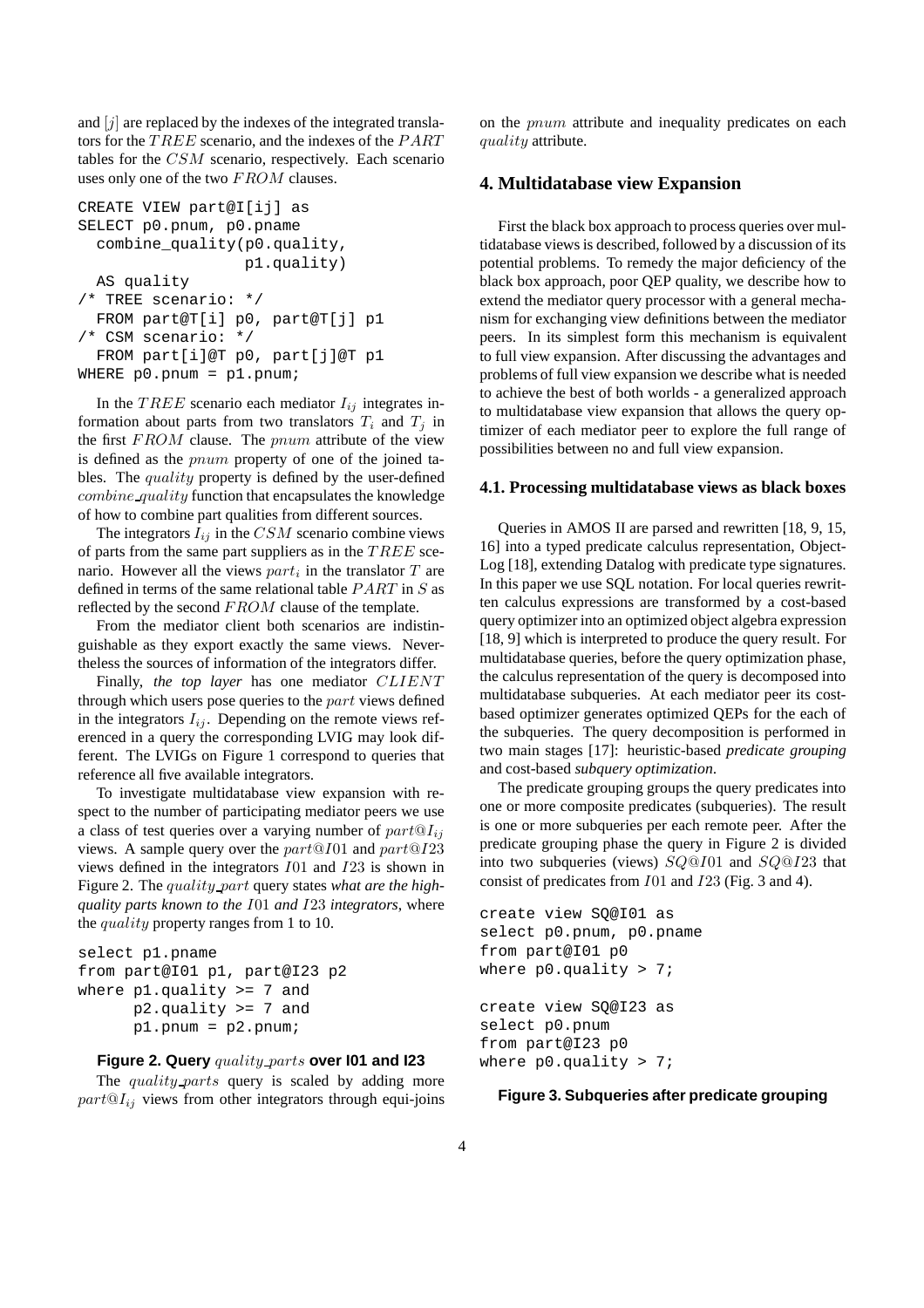select s0.pname from SQ@I01 s0, SQ@I23 s1 where  $s0.$ pnum =  $s1.$ pnum;

#### **Figure 4.** quality parts **after grouping**

The *subquery optimization* phase decides on the execution order of the subqueries which determines the data flow between the mediators. The two subqueries SQ@I01 and  $SQ@I23$  are sent for compilation and costing to the integrators I01 and I23 to determine variable bindings and execution order for the subqueries. Based on the binding and cost information an executable plan is produced for the query in the client mediator and the subqueries in their respective mediators. These optimized plans for given binding patterns are saved in the mediator databases. The same process is applied recursively for subqueires that are themselves multidatabase queries in their respective mediators. Notice that the client mediator does not 'know' (and does not have to know) that part@I01 and part@I23 are actually views.

**Distributed data flow graphs.** A useful tool to understand distributed QEPs is a graph that represents the flow of data during the execution of a multidatabase query. A *distributed query execution data flow graph (DDFG)* is a directed connected graph where the vertices in the graph represent mediator peers or data sources. There are two kinds of edges with respect to each vertex: *call* edges are outedges that represent remote subquery execution requests (with optional parameters), *data* edges are the in-edges of a vertex representing the incoming flow of tuples that correspond to each request. All edges are numbered according to their execution order. DDFGs reflect only the distribution aspects of a query execution plan. Many DDFGs may correspond to a single multidatabase query.

For the *quality parts* example query the black box approach to distributed query compilation described above generates DDFGs similar to those in Figure 5. All other DDFGs corresponding to the same query are different only in the order the nodes from the same layer are accessed. As one may expect the DDFGs on Figure 5 are very similar to the LVIGs for the same query in Figure 1. Thus the black box approach to query compilation produces QEPs that follow the logical view composition topology.

**Advantages and disadvantages of the black box approach.** Treating remote views as black boxes has some advantages. When remote views are not expanded a multidatabase view definition is often smaller and refers to fewer mediators than the expanded one. All the compilation effort spent to generate plans for the remote views can be reused because AMOS II stores precompiled parameterized views as functions that can be directly invoked. Therefore we can expect better compilation times when no views are expanded. Another advantage is that the integrators do not have to reveal their view definitions to the client mediator. This respects the autonomy of the mediators and the black box approach may be the only possible one if a peer mediator doesn't reveal view definitions to other mediators.

The main disadvantage of the black-box approach is that it can lead to suboptimal QEPs. In the context of a peer mediator system sub-optimality can be due to several reasons. A QEP may not be able to make use of hidden existing indexes in other mediators or sources. Similarly it is not possible to increase the selectivity of subqueries by merging predicates from remote views in different mediators. As in Figure 5 intermediate mediators are accessed despite that their view definitions do not access any local data. In deep mediator networks this may result in considerable network overhead and unnecessary load on mediators. In the case of queries with LVIGs having TREE topology the distributed subquery scheduler at each mediator peer has fewer options for distributed join ordering. For queries with LVIGs having CSM topology a client cannot detect that more than one of its sub-mediators access data from the same source as in the scenario on Figure 5(b).

#### **4.2. Full expansion of multidatabase views**

To solve the problems of the black box approach described in Section 4.1 a logical step is to follow the approach employed in modern DBMSs (distributed or not) - to fully expand all view definitions. For the *quality parts* example query this implies that the definitions of the view part in the integrators I01 and I23 should be revealed to the client mediator.

After collecting the expanded definitions of all the remote subqueries, the subqueries in the original query are replaced by their expanded definitions and all predicates are grouped into subqueries. The query processing continues with the cost-based subquery optimization phase in the same way as in the black box approach.

Figure 6 shows some possible DDFGs for the quality parts query from Figure 2 after performing full view expansion. The  $CLIENT$  mediator eliminates all redundant mediators (dotted circles). In the the  $CSM$  scenario in Figure 6(b) the view definitions at the two integrators are combined in a single query together with the query predicates and the translator  $T$  is accessed only once. When supported by the data sources the combined predicates can be pushed to the sources which may further improve performance.

While full view expansion is very promising in terms of potential benefits in execution time, the cost to compile queries over fully expanded views may be prohibitively high. An expanded remote view definition may reveal that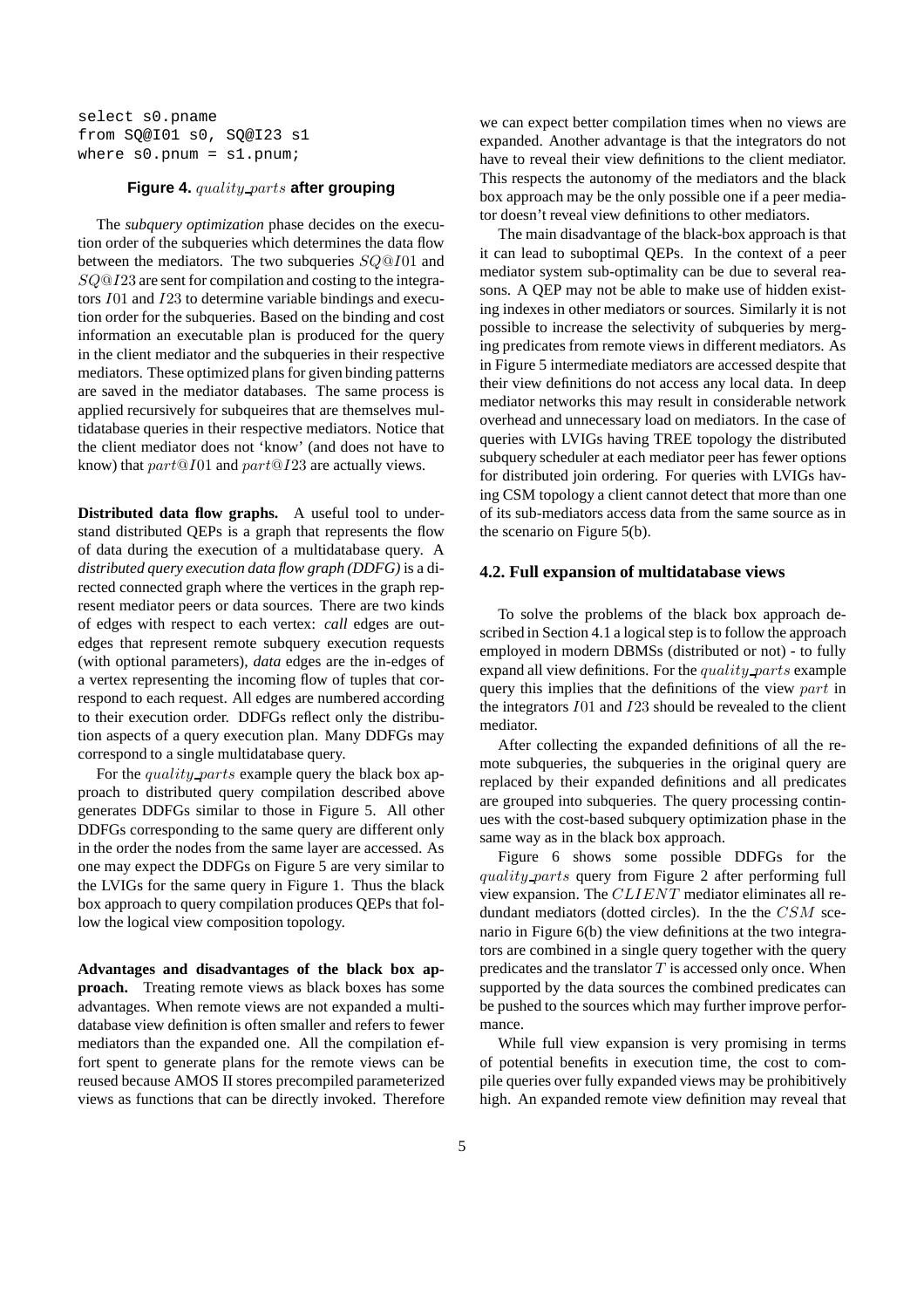

**Figure 5. DDFGs for query** quality parts **generated by the black box approach**



**Figure 6. DDFGs for query** quality parts **generated by the full view expansion approach**

it has been defined through many mediators thus resulting in an explosion of the number of peers the query optimizer must consider. For example if we scale our scenario to ten integrators, each of them having an integrated view over ten translators, full view expansion of a query over the ten integrators will lead to a distributed query involving a hundred peers. At the same time each of the subqueries of the distributed plan may contain many join predicates. As there is no global catalog in a peer mediator system the query optimizer must execute a remote cost estimate request for every query fragment that can be executed in a remote peer. This may result in a high cost of getting the cost. Finally due to incorrect cost estimates typical in a distributed mediator system the optimizer might still produce sub-optimal QEPs.

Finally, full view expansion does not respect mediator and source autonomy by forcing all mediators to reveal their view definitions. This makes full VE unsuitable for integration of data from independent information providers.

### **4.3. Selective expansion of multidatabase views**

A natural idea is to generalize the processing of multidatabase views so that the query processor adapts itself to the query being compiled, the logical composition topology of the multidatabase views being queried, and the autonomy requirements of each mediator peer. Such a general approach should combine the good sides of both the black box and the full view expansion approaches: reasonable query compilation cost, good query execution performance, and respect of site autonomy.

We have implemented such a generalized mechanism in the AMOS II mediator system, named *distributed selective view expansion (DSVE)*. It allows to selectively expand only some of the multidatabase views. DSVE is generic in the sense that it allows various strategies to be used to select which of the subqueries in a multidatabase query should be view expanded. In particular, when no remote views are expanded DSVE is reduced to the black box approach, and when all subqueries are expanded DSVE is equivalent to the full view expansion approach. We use the term *partial view expansion (partial VE)* for all other DSVE strategies.

To achieve good performance DSVE's view selection strategy should expand views if it leads to high QEP quality improvement without dramatically increasing the optimization time for the expanded query. The DSVE strategy should scale well over the number of remote views. To preserve the autonomy of the mediator peers the strategy used in DSVE should require as little information as possible to be imported from mediator peers.

To investigate the tradeoffs between compilation time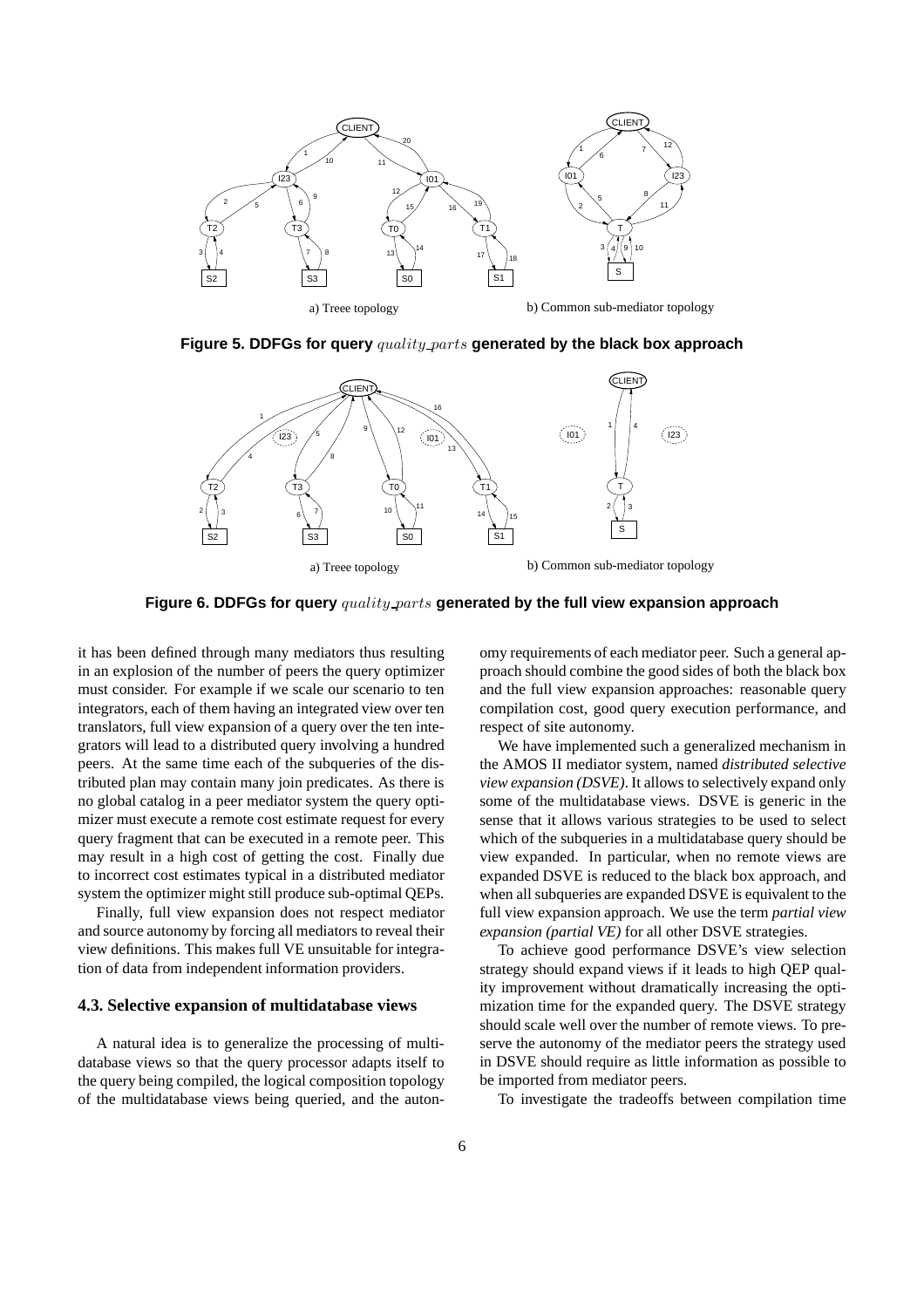

**Figure 7. DDFGs for query** quality parts **generated** by the  $dove<sub>1</sub>$  strategy

and QEP quality with varying number of expansions, we start with a family of simple strategies where each strategy performs a fixed number, NExp, of expansion requests per query. When  $NExp$  is equal or bigger than the total number of subqueries, DSVE is equivalent to full view expansion. If  $NExp = 0$  DSVE reduces to the black box approach. Let us denote each of these strategies as  $DSVE$ . Figure 7 shows the resulting DDFG after the compilation of the quality parts test query when the  $DSVE_1$  strategy was used to expand the view in integrator I01. In the following section we perform a set of experiments where we vary the  $DSVE$ -N strategy for both the TREE and CSM mediator composition scenarios from Section 3.

## **5. Experimental evaluation**

The experimental goals are: *i)* quantify tradeoffs between no, full and partial VE; *ii)* test hypothesis that DSVE may lead to best overall performance; *iii)* understand properties of a DSVE strategy with good overall performance.

In all experiments we execute scaled versions of the test query quality parts in Figure 2 for both scenarios. This allows us to include the topology of the LVIG of the query as a parameter in the experiments. We investigate the scalability of view expansion by varying number of expanded views and the number of integrators joined by the test query.

## **5.1. Experimental setup**

We used three 600 MHz Dell Optiplex GX1 computers with 512 MB RAM running Windows 2000 interconnected by a fast 100 Mbit LAN. Each of the mediator layers (client, integrator, translator) run on separate computers. The query compiler of AMOS II generated synchronous QEPs allowing us to run several mediators on the same computer without any interference. During the experiments it was ensured that each of the nodes preallocates enough RAM to complete the experiment without swapping. All translators accessed a DB2 RDBMS through an ODBC wrapper. The PART tables in the DB2 databases were populated with synthetic data, all with the same number of rows and even distribution of all join columns. All join columns of the PART tables were indexed.

#### **5.2. Compilation tradeoffs**

First measurements investigate how the compilation time for a multidatabase query over multidatabase views depends on the number of view expansions for varying number of integrator views. Figures 8 and 9 show this dependency for LVIGs with TREE and CSM topology. Each point in the graphs corresponds to one compilation experiment. There is one curve per fixed number of expansions. Points with the same x-axis (same number of integrators) correspond to the same query compiled with different number of view expansions. The curves in the graphs partially coincide when the number of expansions are equal to or more than the total number of integrators. While our experiments were performed for all possible numbers of expansions between none and full, for clarity we removed some the experimental curves that do not change our conclusions.

The compilation cost of a multidatabase query is distributed among the components of the query compiler: the local query compiler and the distributed query optimizer. Both optimizer components use dynamic programming (DP) to find the optimal executable order of subqueries and the predicates in subqueries. Therefore query compilation cost depends exponentially both on the number of remote sub-queries and the number of predicates per sub-query.

Figure 8 shows experimental results for queries with TREE topology LVIGs. The y-axis of the graph is in logarithmic scale because of high value ranges. As expected, the more expansions are performed, the longer compilation time. Full VE expansion leads to exponentially growing compilation time and for 5 integrators it is 186 times more than with no VE. For 6 integrators and full VE (curve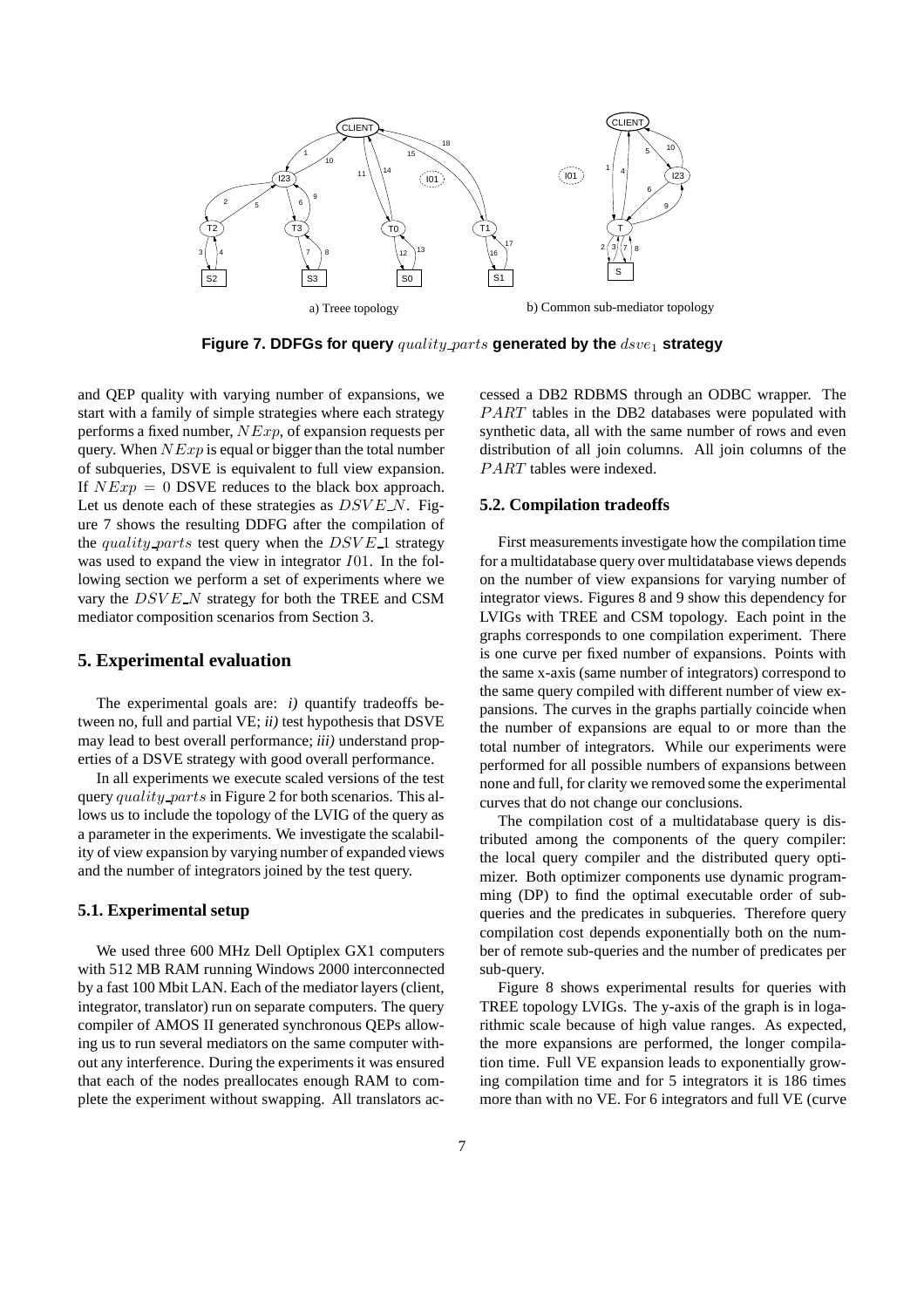

**Figure 8. Query compilation times for different DSVE strategies,** TREE **topology**

expandall) the experiment could not complete in 10000 seconds. Two factors contribute to the exponential behavior of full VE: *i)* DP is used to find optimal execution order of the remote subqueries; *ii)* in our scenario each expansion of a view on the integrator level reveals two more views from the translator level, thus increasing the distributed query optimizer search space. All other strategies result in compilation times between the two naive strategies: black box (curve expandnone) and full VE (curve expandall).



**Figure 9. Query compilation times for different DSVE strategies,** CSM **topology**

The experiments for queries with CSM LVIG topology (Figure 9) uncover completely different behavior than with TREE topology. The total time to compile the worst case of 5 integrators is 257 times less than with the TREE topology. Contrary to the common belief that the more views are expanded, the higher compilation cost, here we observe the opposite behavior up to 5 integrators: the more views are expanded, the less compilation time. This unexpected result is due to savings both in the local and the distributed query optimizer components. When expanded, the views on the integrator level reveal that they are defined in terms of the same mediator, the translator CSM on Figure 1(b). After all expanded views are merged and their predicates are grouped into a single subquery (executed at the translator  $T$ ) it is simplified by query rewrites (Section 4.2). As a result the distributed sub-query optimizer at the client mediator has fewer predicate groups to optimize (just one) while the number of predicates for the local optimizer does not grow. After the number of integrators grows over 5, full VE leads to slower compilation time due to the large number of relational sources being accessed by the large subquery resulting from the view merge. This subquery is compiled in the translator  $T$  and increases the compilation time there.

We conclude that the more distinct sub-views are revealed by VE, the higher is compilation cost, and the dependency is exponential in the worst case. Furthermore if DP is used for query optimization full VE becomes too expensive when it results in more than 9 to 10 distinct subviews. Finally, expansion of views with a common submediator does not increase compilation time dramatically, and in some cases it may result in lower compilation time.

## **5.3. Execution plan quality**

The next step in our evaluation of VE is to check two hypotheses made earlier: *i)* the more views are expanded the better the quality of the resulting QEP and *ii)* partial VE leads to sufficiently good plans with low compilation costs. Figure 10 represents the execution time of the test query quality parts in Figure 2 scaled to 5 integrator views where all PART tables contain 6000 tuples. The test query is precompiled for both LVIG topologies ( $TREE$ and CSM) with varying number of view expansions resulting in different QEPs. The number of expansions varies between 0 (black box) and 5 (full VE). The quality of the QEPs is evaluated by measuring their actual running time.

For both topologies we observe improvement in the QEP quality in Figure 10 when the number of expansions grows. This confirms assumption *i)*. Notice that full VE improves the plan quality in the TREE topology with only 24% while in the CSM topology the improvement is 10 times.

Table 1 compares the ratio between the relative time to compile a query with varying number of expansions and the corresponding relative quality improvement for the experiment on Figure 10. The table consists of two similar parts, one for the test query being compiled and run against a LVIG with  $TREE$  topology, and one for the  $CSM$  toplogy. For each topology the first row [abs. comp.] shows the absolute times to compile the query, the next row [rel. comp.]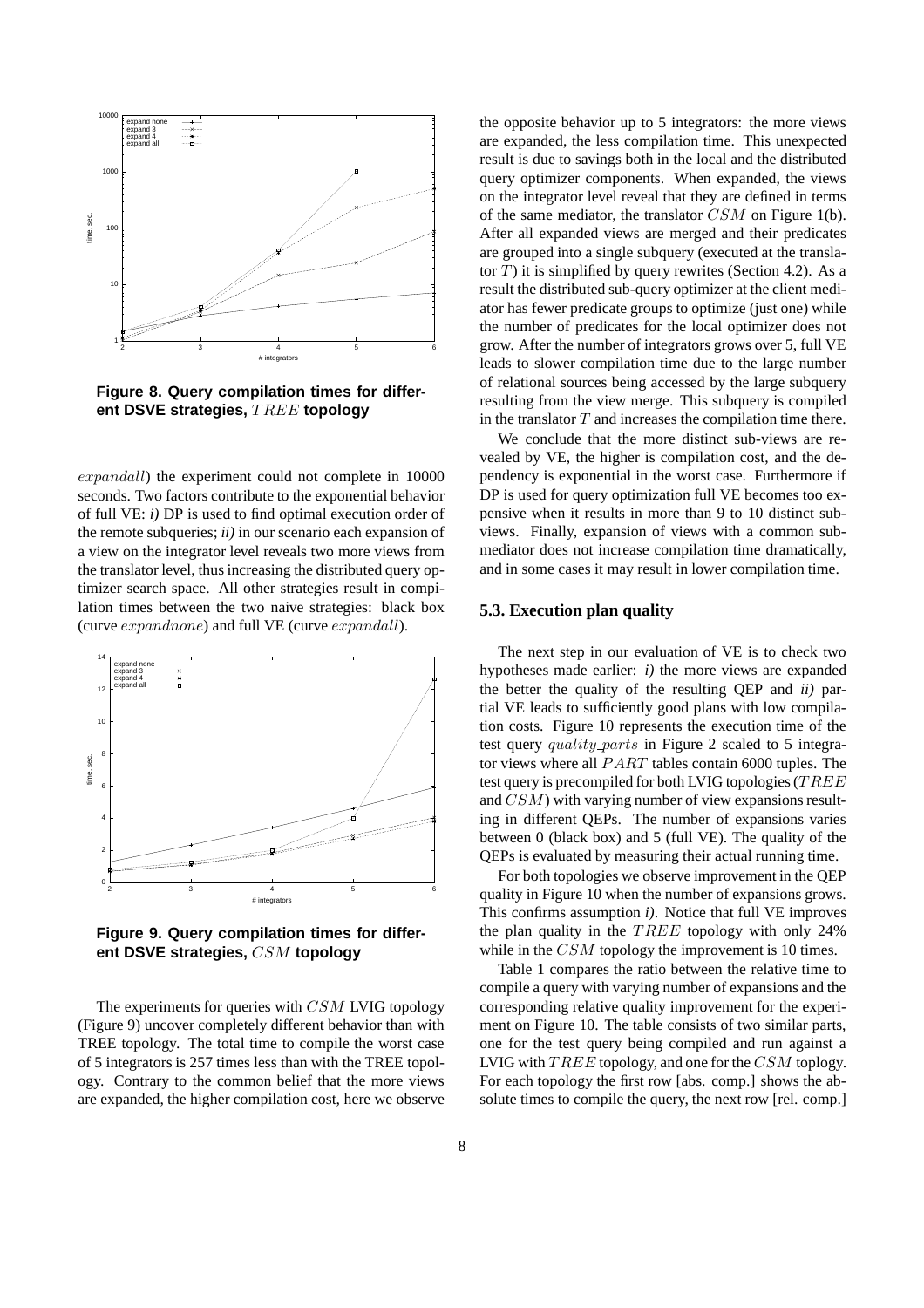

**Figure 10. Plan quality for 5 integrators**

| number of         |     |      |                               |      |       |        |
|-------------------|-----|------|-------------------------------|------|-------|--------|
| expansions        | 0   | 1    | $\mathfrak{D}_{\mathfrak{p}}$ | 3    | 4     | 5      |
| <b>TREE</b>       |     |      |                               |      |       |        |
| abs. comp. (sec.) | 5.5 | 5.7  | 9.5                           | 24.3 | 231.3 | 983.6  |
| rel. comp.        | 1   | 1.04 | 1.7                           | 4.4  | 41.8  | 177.9  |
| improvement       | 1   | 1.01 | 1.04                          | 1.1  | 1.1   | 1.3    |
| rel. cost for     |     |      |                               |      |       |        |
| improvement       |     | 1.03 | 1.66                          | 3.99 | 38.38 | 139.01 |
| <b>CSM</b>        |     |      |                               |      |       |        |
| abs. comp. (sec.) | 4.6 | 4.3  | 3.5                           | 2.9  | 2.7   | 3.8    |
| rel. comp.        | 1   | 0.9  | 0.8                           | 0.6  | 0.6   | 0.8    |
| improvement       | 1   | 1.01 | 2.7                           | 5.5  | 8.8   | 10.2   |
| rel. cost for     |     |      |                               |      |       |        |
| improvement       | 1   | 0.91 | 0.28                          | 0.12 | 0.07  | 0.08   |

## **Table 1. Compilation cost vs quality**

shows the compilation times relative to the time for 0 view expansions. The row [improvement] shows the ratio of the execution time with no expanded views (as a worst case) to all execution times from Figure 10. Finally the row [rel. cost for improvement] shows the ratio between the [rel. comp.] cell and the [improvement] cell which is an estimate of how much did it cost in compilation time to achieve an improvement in the quality of the QEP.

For the TREE topology the last row [rel. cost for improvement] shows that the more views we expand the more costly it is to improve the quality of the QEP while at the same time from row [improvement] we can see that even with full view expansion (5 expansions) we achieve only minor improvement of 1.28 times (22%) for which it took 177.9 times longer (983.6 seconds) to compile the query. In this case a good tradeoff is to perform partial expansion of 3 integrator views which takes only 4.4 times longer (24.3 sec.) to achieve 1.1 times (9%) improvement. Therefore in the case of a TREE topology partial VE produces a better plan with relatively low cost, while full VE leads to prohibitively high cost for plan improvement which confirms assumption *ii)*. We can also notice that even with no VE at all the resulting QEP is pretty good.

The compilation and execution of the test queries in the  $CSM$  topology exposes radically different behavior. Partially expanding 3 integrator views improves the plan quality 5.5 times where the compilation time is 60% of the time for the non-expanded case. Therefore assumption *ii)* is true in the case of CSM topology as well. Full VE in this case leads to 10.2 times improvement in the quality of the QEPs which requires less time (only 80%) than with no VE.

The conclusions are that in the general case partial VE produces sufficiently good plans with relatively low compilation cost. If we know that we are compiling a query over views with a  $TREE$  topology of the LVIG, the compilation cost can be radically reduced by not expanding any views at all without sacrificing the quality of the QEP. By contrast, when compiling queries against views with  $CSM$  topology, full VE can lead to radical improvements in the quality of the QEPs with very low compilation cost.

## **6. Conclusions and future Work**

We proposed a new approach, *distributed selective view expansion (DSVE)*, to process compositions of multidatabase views in a peer mediator system. In DSVE, some of the views defined in remote mediators are selectively expanded to balance between query compilation time and QEP quality for best overall performance. To minimize the number of expansion requests and to allow optimizations of the expanded remote views DSVE uses predicate grouping to combine query predicates into subqueries. We present a performance study of DSVE with respect to its scalability over the number of remote views both for query compilation and query execution. As a reference we use two traditional approaches, the black box and the full VE approach which are special cases of DSVE.

The experiments show that neither of the two reference approaches (black box and full VE) is suitable for a peer mediator system, because none of them performs well in all cases. Contrary to the common belief that VE is always beneficial, our experiments show that it is not favorable to always perform full VE because in some cases it leads to very high compilation costs without radical improvements in query execution time. In LVIGs with  $TREE$  topology VE increases the number of views directly visible to a client node, and given that cost estimates are highly unreliable in a peer mediator system, this often results in suboptimal plans. Therefore VE for TREE-like LVIGs defeats its own purpose - to improve the quality of the QEPs. On the contrary, more view expansions for queries with CSM-like LVIGs result in compilation times orders of magnitude lower than in a  $TREE$ -like LVIG, while the quality of the plans im